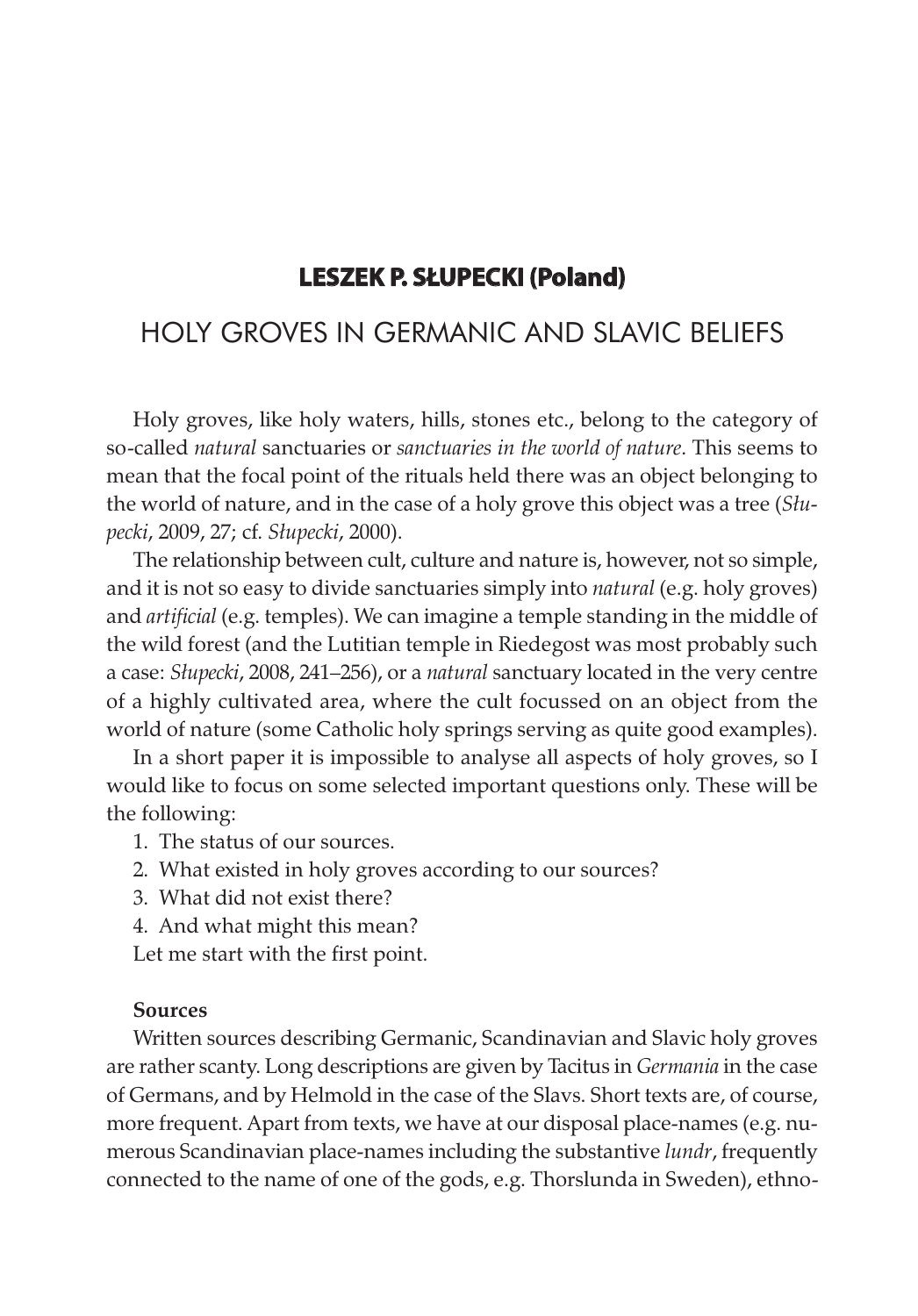graphic material and archaeological finds. But in the case of archaeology it would be worth defining first, using written sources, what archaeologists may expect as the remains of a holy grove.

The locus classicus in the discussion about holy groves is, of course, Chapter 9 of Germania by Tacitus, who, after mentioning Mercury, Hercules and Mars as the most important gods, goes on to write about the Germans in general: Ceterum nec cohibere parietibus deos neque in ullam humani oris speciem assimulare ac magnitudine celestium arbitrantur: lucos ac nemora consecrant deorumque nominibus appellant secretum illud, quod sola reverentia vident (Tacitus, 1937, 120).

Following this information, Tacitus adds that in such groves white, sacred horses were bred and used for divination. In the second part of his Germania, describing particular Germanic tribes, Tacitus mentions the holy grove of Semnons, the grove (and lake) of the goddess Nerthus, and the grove of the Alci Twins worshipped by the Nahanarvali tribe.

Research on and around the holy groves described in Tacitus' Germania has a long history. Here it will suffice to say that the descriptions of holy groves by Tacitus are not always clear, and as already observed by Thede Palm many years ago, he uttalat sig i dunkla vandningar, och flera ganger ligger det narmest till hands att forklara saken sa, att hann sjalv endast haft en dunkel forstellning om vad han beskrivit (Palm, 1948, 25). Tacitus describes three particular groves, and in the case of two of these he knows and records the names of the deities worshipped there (the goddess Nerthus and the Alci Twins), whereas in the case of Semnonenhein he obviously has no idea of the name of the god worshipped there. Nevertheless, his description sounds in general quite reliable. (Of course, possible borrowings from his ancient predecessors, describing the holy groves of the Celts, Greeks etc., constitute a separate problem.) Some of the motifs he mentions (also those which sound strange) find some confirmation in independent Scandinavian and Slavic sources.

## What was not present in the holy grove?

Tacitus says that the ancient Germans did not erect temples and effigies for gods, and instead consecrated to them only lucos ac nemora. This is not entirely correct. (Since Tacitus himself writes about the temple of Tamphana, the problem is: what does the substantive *templum* mean to him in that context.) Nevertheless, he seems to be describing the reality of that period quite reliably. Rudolf Simek (Simek, 1995, 169) observes that many Germanic names for temple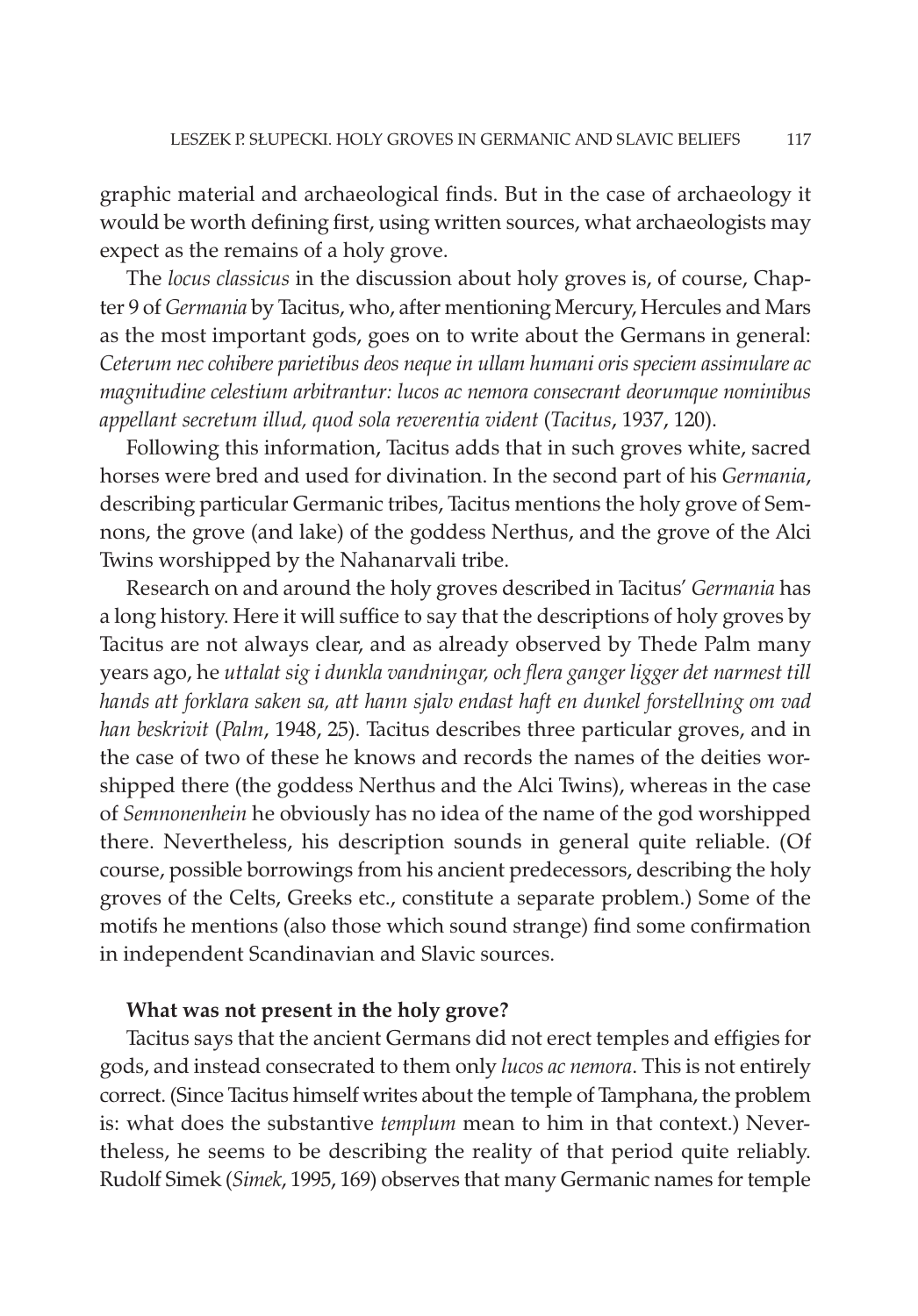originally denote a grove or forest, such as AHG alh, or Old Anglo-Saxon baero (Simek, 1995, 169). Jacob Grimm was already arguing that in Teutonic religion groves come before temples (Grimm, 1878, 181).

Temples and idols should also not exist in groves. On idols Tacitus's description in Chapter 9 is not entirely clear. But beyond any doubt he mentions the lack of idols when describing the grove of Alcis (Germania, 43), saying clearly and briefly: nulla simulacra (Tacitus, 1937, 373).

Very similar is the description of Slavic (Polabian, to be precise) groves given by Helmold in his Chronica Slavorum (Helmold, Chronica Slavorum, I, 84), written about one thousand years later. It is almost certain that Helmold did not know Tacitus's work, as it did not circulate in the Middle Ages (Modzelewski, 2004, xxx). But his text seems to be more balanced than that of Tacitus. The chronicler underlines the variety of Slavic ritual, saying: est autem Slavis multiplex ydolatriae modus. He first mentions the cult of idols in temples: hii enim simulachrorum ymaginarias formas pretendunt de templis, but adds: alii (Helmold speaks of gods imagined as idols) silvas et lucos inhabitant. But similarly to Tacitus, he stresses that also in the case of Slavic groves there were no idols of gods: quibus nullae sunt effigies expressae (Helmold, Chronica Slavorum, I, 84 (Helmold, 1963, 288)).

Everything seems to be clear. Unfortunately, Tacitus (Germania, 40) also describes a grove (*nemus*) where the goddess Nerthus was worshipped. The main ritual was in this case the procession of the goddess, sitting in a carriage, around the country populated by seven Germanic tribes. The best interpretation of the word 'goddess', as used here by Tacitus, is, of course, as an idol. (Another possible explanation might be a priestess playing the role of the goddess.) The ritual journey starts and ends in the holy grove. The end was very special. The carriage was washed in the holy lake, together with the goddess itself (and here Tacitus marks his distance from the story). The slaves who serve in this work vanish immediately afterwards into the lake: *quos statim* idem lacus haurit. This story also alludes to an idol and suggests that the sanctuary had buildings to house the holy carriage (and we may assume that the sacred horses used for divination, mentioned above, must have had stables). Such buildings are part of a sanctuary, but are not necessarily the same as a temple. However, at the end of the story Tacitus also mentions the temple: the goddess, having had enough contact with humans, the priest drives her back to the temple and templum reddeat (Tacitus, 1937, 344). The question is whether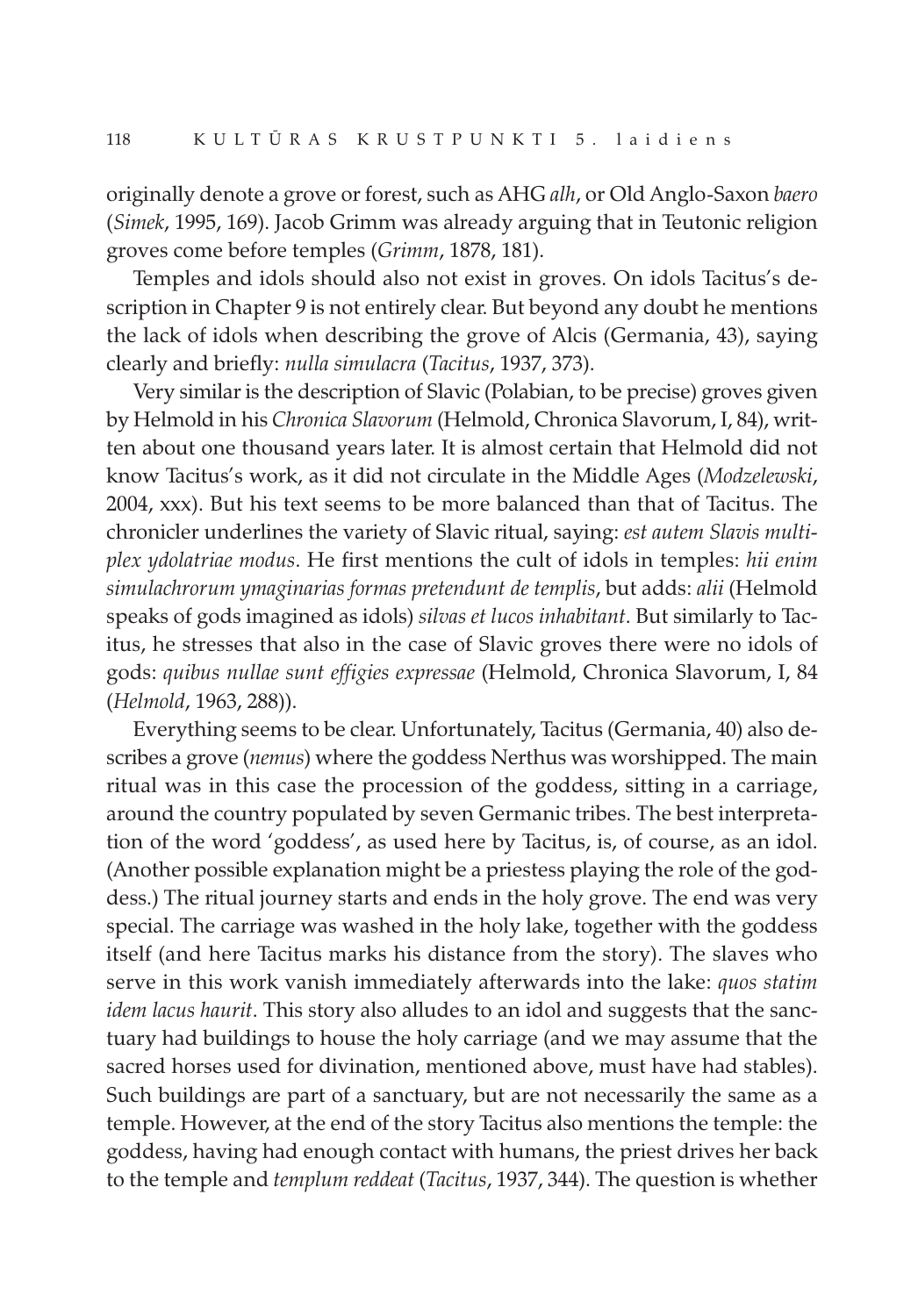templum means in this case a temple (aes) or a sacrosanct area (temenos). The first explanation is more probable.

The area of the sanctuary was obviously sacrosanct: Tacitus concludes his account by saying: arcanus hinc terror sanctanque ignorantia quid sit illud, quod tantum perituri vident. I will return to this key motif in the conclusion.

### What did exist in a holy grove?

If there were no temple buildings or idols in the grove, what was there?

a) As a holy or even sacrosanct place guarded by taboos, the grove should have had well-defined, fenced boundaries. The etymologies of both German the Hein and the Slavic gaj derive from the notion of a fenced place (Trier, 1981, xxx; Brűckner, 1985, 132). The etymology of the Scandinavian lundr is unclear, but according to Jan de Vries (after Trier) the most likely possibility also involves the idea of a fenced place (de Vries, 1962, 345, 368). Tacitus's description of the grove of Semnons shows beyond any doubt that the holy place had a clear boundary (Germania, 39: Tacitus, 1937, 337). As for the Slavs, Helmold (Helmold, Chronica Slavorum, I, 84) mentions a fence with two gates around the grove of the Wagrian god Prove. The mention of two gates and an atrium as part of the sanctuary suggests that the holy place was divided into two parts: the grove of oak trees itself and a yard (atrium) where the people gathered in front of the holy trees (Helmold, 1963, 288). Helmold also mentions that the Prove grove was situated on a hill, which he seems to repeat in the case of other sanctuaries, and possibly the Polish so-called holy mounts (such as Sleza) could equally well qualify as holy groves (Słupecki, Valor, 2007, 266–297).

b) The grove was usually a sacrificial place. In the grove of Semnons they cesoque publice homine celebrant barbari ritus horrenda primordia (Tacitus, 1937, 337). The slaves serving the goddess Nerthus by washing her were most probably drowned in the sacred lake. Both forms of sacrifice appear in Adam of Bremen's (Adam of Bremen, IV, 27, schol. 138) description of Uppsala, where the men, horses and dogs sacrificed in the grove were hung after decapitation: corpora autem suspenduntur in lucum, qui proximus est templo (...), ibi (...) canes et equii pendent cum hominibus (Adam of Bremen, IV, 27, schol. 138: Adami Bremensis, 1961, 472). This means that the grove must have included a sacrificial place. The question is whether such a sacrificial place (including altars) was a part of the sacrosanct grove or rather part of the sanctuary's infrastructure built around the holy grove.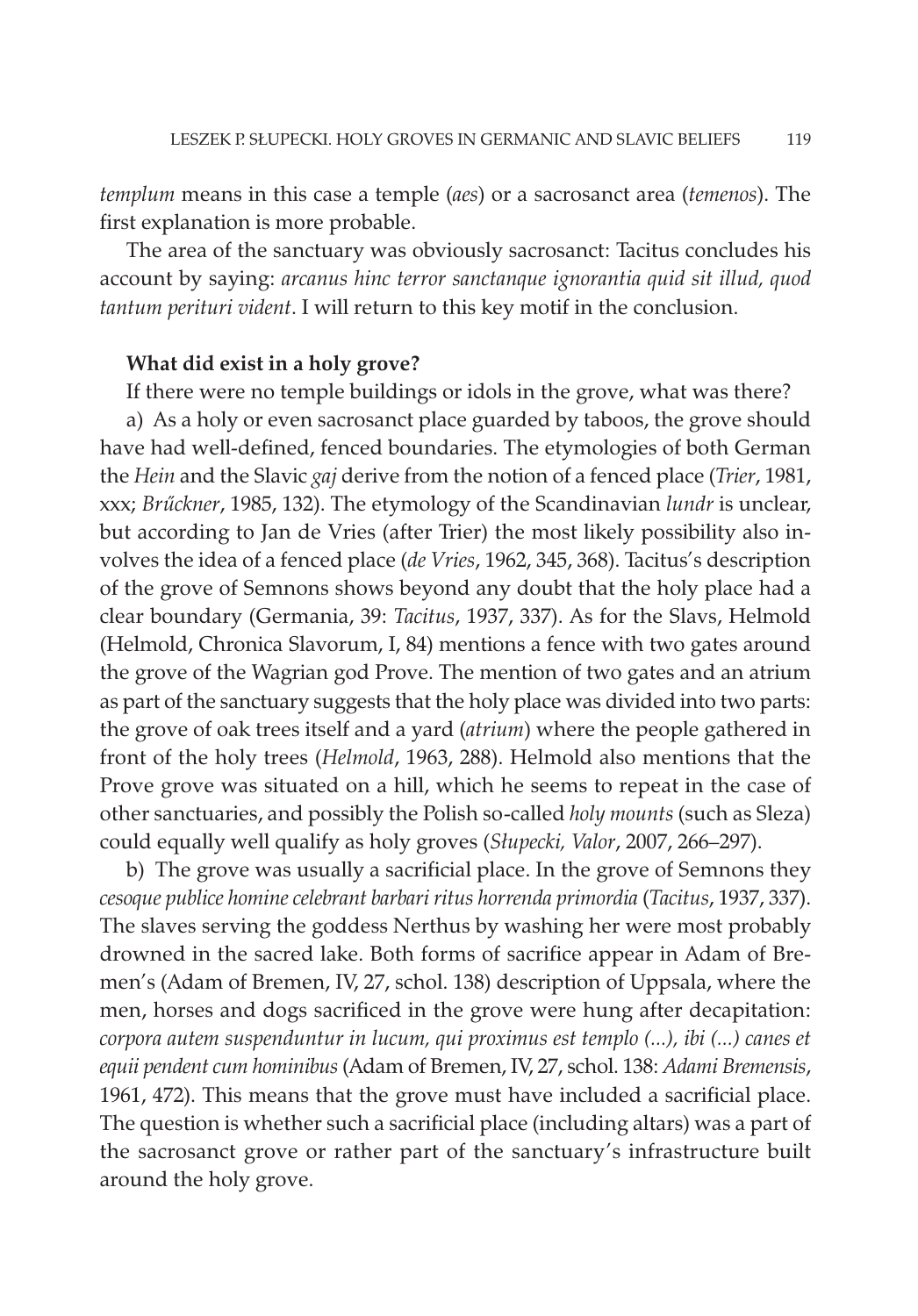c) The grove was a place for tribal assemblies and for oracles to perform divination. (On the assemblies in the Prove grove, as described in Helmold I, 84, see: Modzelewski, 1996, 83–88.) All such activities also need their own infrastructure.

d) Quite frequently holy groves appear as important parts of major ritual centres. In the case of Uppsala and Riedegost, holy groves and waters supplemented the temples.

#### Conclusions

But what seems to be characteristic of the groves is fear: such places strike terror into the hearts of native worshippers (and even foreigners), a kind of misterium tremendum, as described by Rudolf Otto. According to Tacitus (Germania, 39), the grove of Semnons was *silva* (...) *prisca formidine sacra*. In the grove of Nerthus there was arcanus hinc terror sanctanque ignorantia quid sit illud, quod tantum perituri vident (Germania, 40). Adam of Bremen (Adam of Bremen, IV, 27) describes the grove in Uppsala in the following way: Is enim lucus tam sacer est gentilibus, ut singule arbores eius ex morte vel tabo immolatorum divine credantur.

The holy grove appears frequently in written sources as existing since time immemorial and never touched by human hands. The Nerthus grove was castum nemus (Germania, 40). The temple in Riedegost undique silva ab incolis intacta et venerabilis circumdat magna (Thietmar, VI, 23: Kronika Thietmara, 1953, 245). The holy grove Zutibure, which at the end of the 10th century was cut down by Wigbert, predecessor of Thietmar of Merseburg on the episcopal seat, is described in his Chronicle as ab accolis ut Deum in omnibus honoratum et ab evo antique nunquam violatum (Thietmar, VI, 38: Kronika Thietmara, 1953, 369).

Thus, Zutibure had existed ab evo antiquo, Semnonenhein was so holy because of augura patrum and prisca formido, and the grove of Alcis was a place of antiquae religionis.

A grove is also a place of ritual lasting from time immemorial and giving rise to great fear. The gods are, of course, present in groves. However, they appear there in a terrifying form, different from the domesticated anthropomorphic form as supernatural companions of humans that they have in temples located in the middle of human settlements. In groves they really are supernatural.

As Tacitus says, the Germans deorum nominibus appellant secretum illud quo sola reverentia videt.